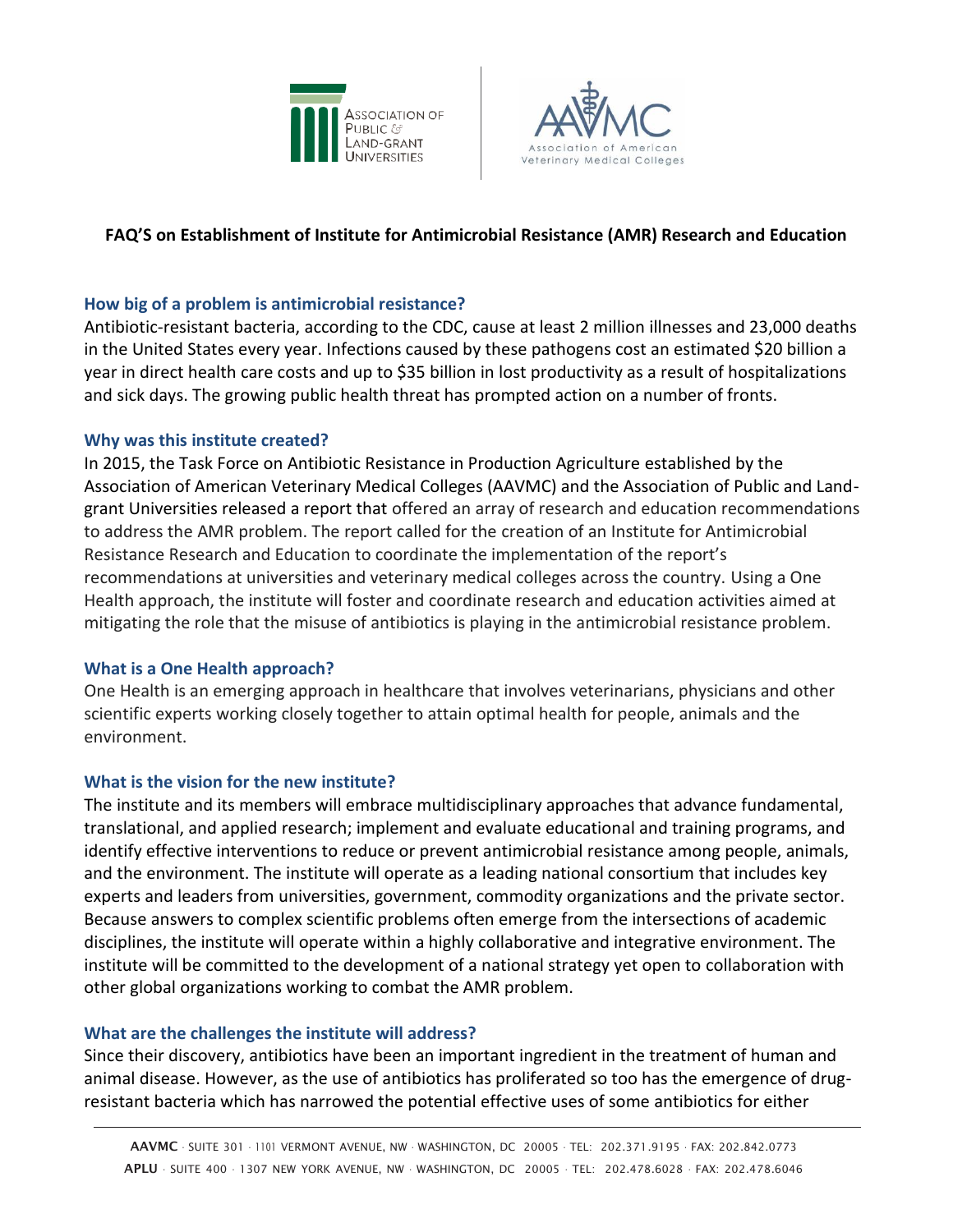disease prevention or treatment in both humans and animals. Antimicrobial resistance is a complex issue and its causes are multi-factorial. Solving the problem is going to require concerted effort, collaboration among many scientific disciplines, national and international organizations, and resources.

Many challenges must be addressed, including the development of better management practices in production systems that will reduce the need for antimicrobial agents; the improvement of antibiotic resistance surveillance systems; research for new vaccines, antimicrobials, and alternatives; and, the education of both health practitioners and the general public. This work is more than any one governmental agency, university, commodity group, or industry partner can undertake. Hence, the institute will serve as a focal point in the effort to contain the problem over an extended period of time.

### **Who will be leading the new institute?**

Although much of the work of the institute will be virtual and led by a modest staff, the institute itself will be physically located at Iowa State University. Under the direction of Dr. Paul Plummer, who will serve as executive director, Iowa State will work with its partners: the University of Nebraska-Lincoln, a co-funder of the project, University of Nebraska Medical Center, the University of Iowa, and the Mayo Medical Clinic. The institute will also partner with two major USDA Agricultural Research Service (ARS) facilities, as well as a collection of agricultural stakeholders representing over one-fourth of the U.S. swine and beef industry.

The institute will unite traditional and non-traditional agricultural industry partners, agricultural producers, university scientists and educators, medical and veterinary medical practitioners, other health scientists, government agencies (federal, state, regional, and intergovernmental), pharmaceutical industries, philanthropic organizations/foundations, and commodity organizations on the initiative. Multi-institutional partnerships will be encouraged.

### **How was Iowa State University selected to lead the institute?**

A review committee selected Iowa State University from among nine qualified proposals submitted by major universities throughout the nation. Iowa State was chosen to lead the new institute because of the range, depth and capacity of its existing activities, partnerships and resources devoted to addressing the AMR problem.

## **What is the funding structure to support the institute?**

The institute will begin operations with approximately \$1.6 million in start-up funding from Iowa State University and University of Nebraska-Lincoln. Moving forward, the Institute will pursue additional funding through federal, state and non-profit foundations, and international channels, as well as membership from stakeholders, including the consortium universities and their component parts; food and pharmaceutical companies; commodity, industry, and professional organizations; agriculture and public health organizations; foundations; government organizations and agencies; and, independent research organizations.

### **What is the governance structure?**

The institute will work with its partners and the APLU and AAVMC to stand up a formal governance structure. The work of the institute is expected be governed by an independent Board of Directors